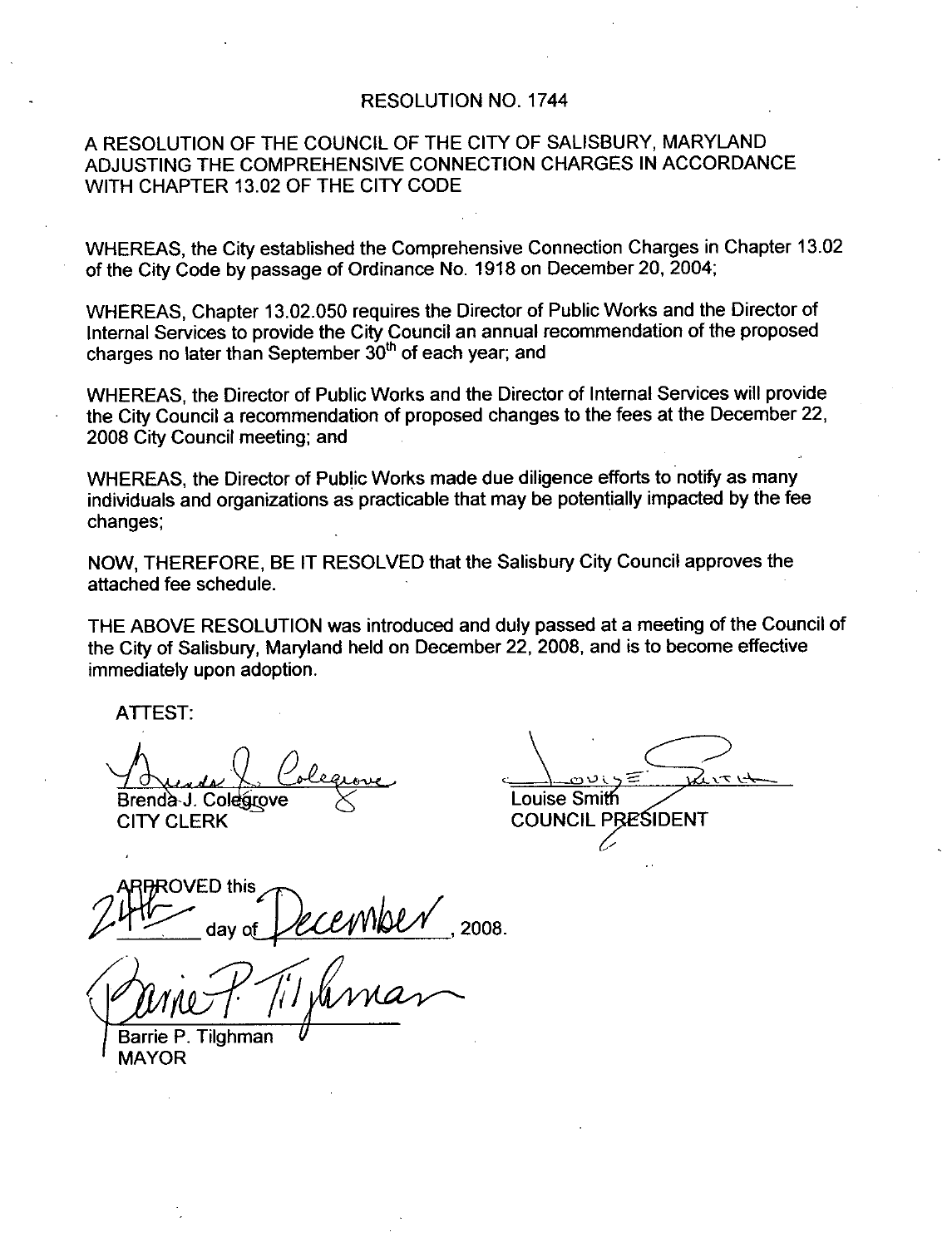## Enclosure <sup>2</sup> Water and Sewer Comprehensive Connection Charges Summary

**Purpose.** This schedule provides the fees of the Comprehensive Connection Charge which are set on an annual basis by the City Council in accordance with § 13.02.050 of the City Code, and the Construction Inspection Fee.

Effective Date. This Fee Schedule is effective on January 1, 2009 and was approved by the<br>City Council on \_\_\_\_\_\_\_\_\_\_\_\_\_\_with Resolution # \_\_\_\_\_\_\_.<br>1. Capacity Unit Fee. The approved 2008 Capacity Unit Fee is \$6,535 per Equ City Council on \_\_\_\_\_\_\_\_\_\_\_\_\_ with Resolution #

1. Capacity Unit Fee. The approved 2008 Capacity Unit Fee is \$6,535 per Equivalent Dwelling Unit (EDU). The recommended proposed 2009 Capacity Unit Fee is \$8,508 per Equivalent Dwelling Unit (EDU) (Reference:  $\S$  13.02.070.B). The recommended modifications to the Capacity Unit Fee are detailed in Enclosure 1

2. Sewer-Connection and Water-Meter/Tap Fee. The current and proposed fees are shown. Only the "In-City" rate is shown for brevity. The Out-of-City rates are approximately 25% higher and are provided in Enclosure 2.

|                                      | <b>Current</b><br><u>In-City</u> | 2008<br>In-City      | <b>Percent</b><br><b>Increase</b> |
|--------------------------------------|----------------------------------|----------------------|-----------------------------------|
| a. Water Tapping Fees.               |                                  |                      |                                   |
| 3/4" Water Service Connection        | \$3,425                          | \$3,850              | 12.4 %                            |
| 1" Water Service Connection          | \$3,720                          | \$4,160              | 11.8 %                            |
| 1-1/2" Service Connection            | \$5,285                          | \$5,810              | 9.9%                              |
| 2" Water Service Connection          |                                  |                      |                                   |
| - Disc                               | \$5,655                          | \$6,200              | $9.6\%$                           |
| - Tru Flo                            | \$6,725                          | \$7,320              | 8.8%                              |
| b. Water Meter Setting Fees.         |                                  |                      |                                   |
| 3/4" Meter Setting Only              | \$<br>365                        | \$<br>400            | $9.6\%$                           |
| 1" Meter Setting Only                | \$<br>485                        | $\mathfrak s$<br>525 | 8.2%                              |
| 1-1/2" Meter Setting Only            | \$<br>720                        | $\mathbb{S}$<br>785  | 9.0%                              |
| 2" Meter Setting Only                |                                  |                      |                                   |
| - Disc                               | \$<br>835                        | \$905                | 8.4%                              |
| - Tru Flo                            | \$1,905                          | \$2,030              | 6.6%                              |
| c. Sanitary Sewer Fees.              |                                  |                      |                                   |
| 6" Sanitary Sewer Connection         | \$2,920                          | \$3,320              | 13.7%                             |
| 8" Sanitary Sewer Connection         | \$2,980                          | \$3,380              | 13.4%                             |
| 6" or 8" Location/Drawing Fee        | 38<br>\$                         | 45<br>\$             | 18.4 %                            |
| d. Other Fees.                       |                                  |                      |                                   |
| <b>Temporary Water Meter Setting</b> | \$<br>35                         | \$<br>.40            | 14.3%                             |
| Fire Pump and Flush Test             | \$<br>125                        | \$<br>125            | 0.00 %                            |
| <b>Water Meter Test Fee</b>          | \$<br>35                         | \$<br>40             | 14.3 %                            |

o Last Fee Change: The Sewer-Connection and Water-Meter/Tap Fee was approved by the City Council through Ordinance #1918 on December 20, 2004. The specific fees were approved by the City Council through Resolution #1176 on the same date. The current rates were established by Resolution #1609 on December 10, 2007.

### o **Specific Details: Enclosure 2**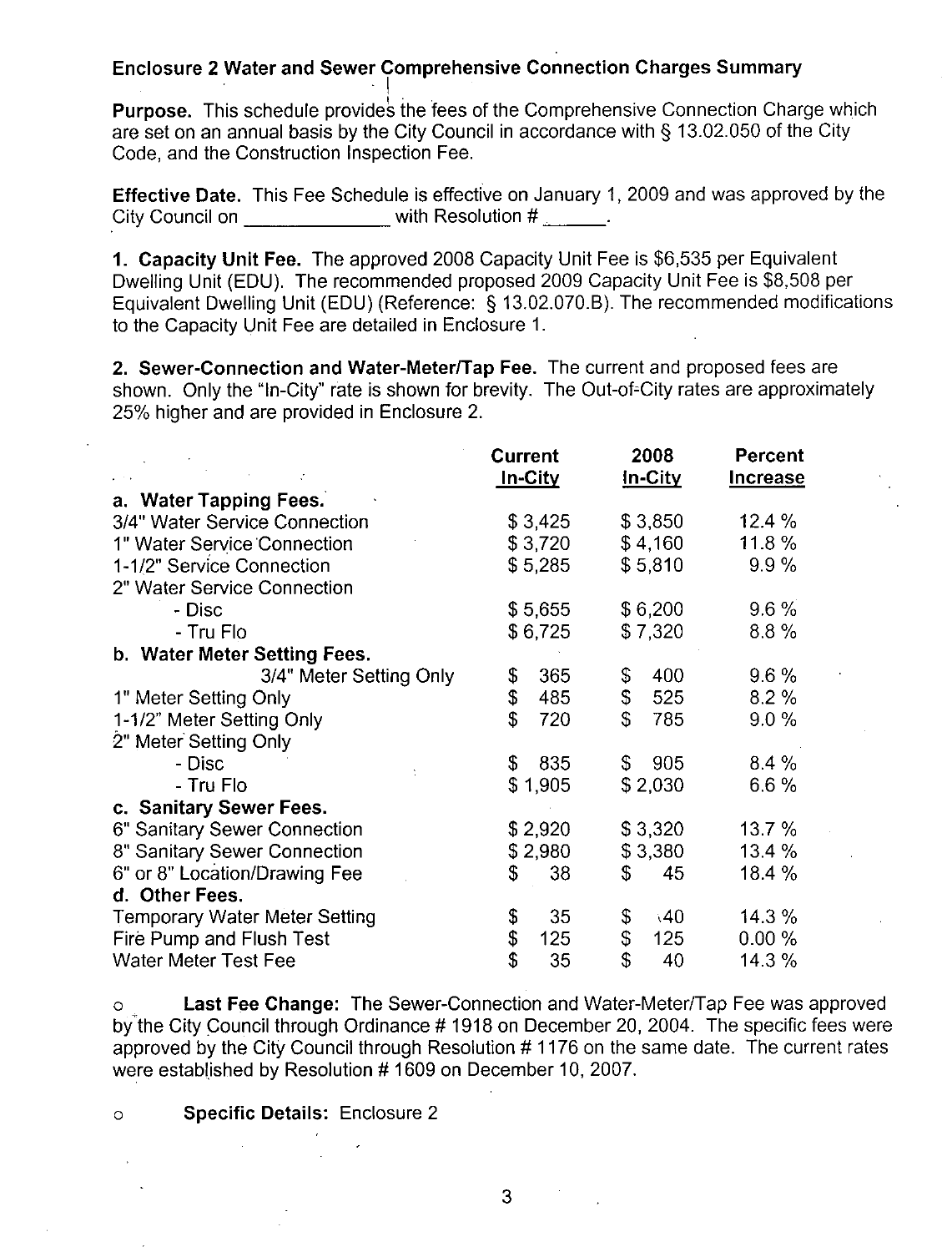## Enclosure <sup>2</sup> Water and Sewer Comprehensive Connection Charges Summary

- 3. Central System Line Unit Fee.
	- o Current Fee:  $$61.20$  per foot.
	- o Proposed Fee: \$64.50 per foot.
	- o Last Fee Change: The Central System Line Unit Fee was established by the City Council on December 20, 2004 by Ordinance # 1918. The Central System Line Unit Fee of \$55 per foot was approved by the City Council through Resolution #1176 on the same date. Resolution  $#1609$  changed the rate to its current value of \$61.20 per foot on December 10, 2007.

o Specific Details: Enclosure 3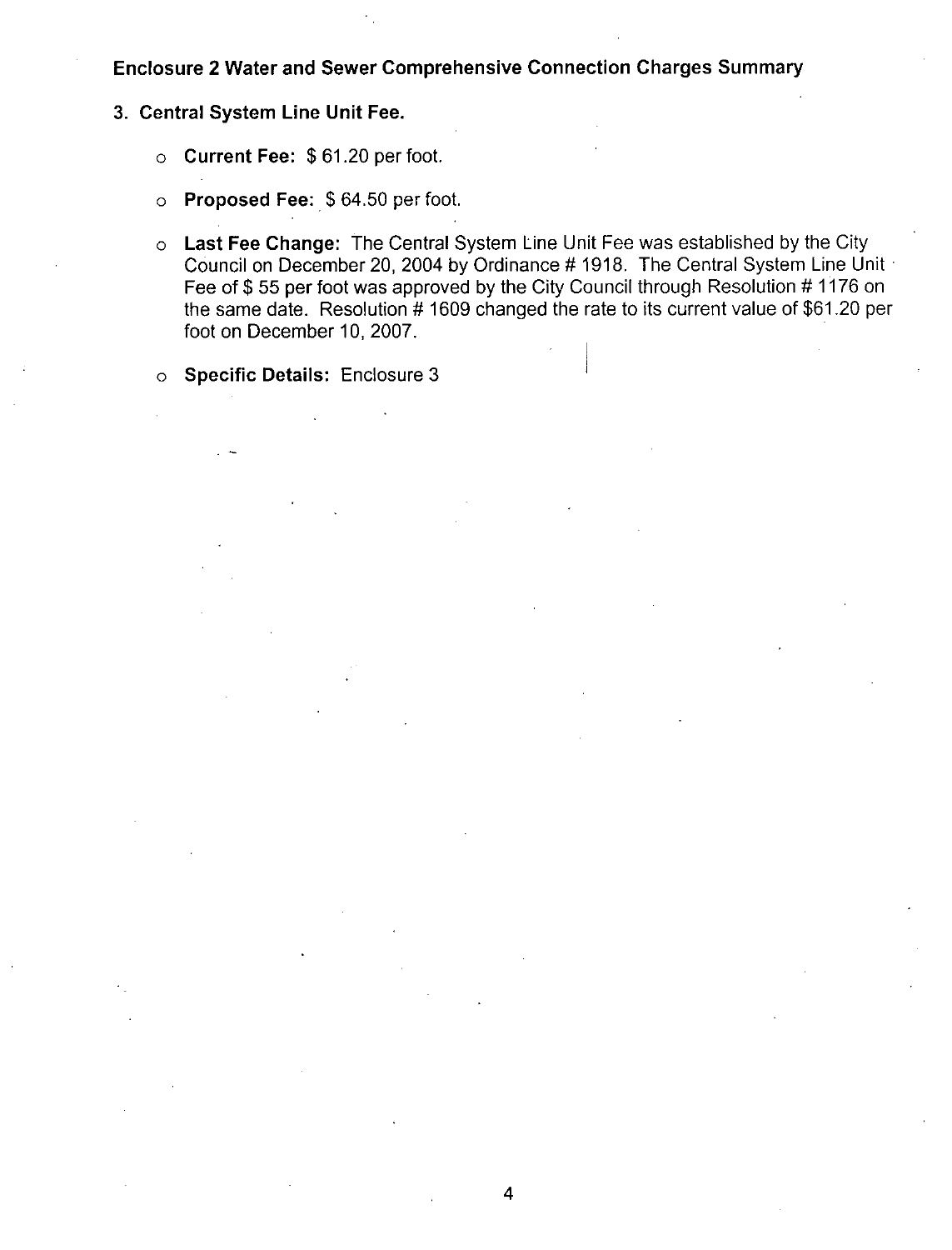- 1. Purpose. This attachment provides specific details to justify the City staff recommendation to revise the Capacity Unit Fee
- Enclosure 3 Recommended Revised Capacity Unit Fee Justification<br>
1. Purpose. This attachment provides specific details to justify the City staff recommendation<br>
to revise the Capacity Unit Fee.<br>
2. Definition. The Capacity to revise the Capacity Ont Pee.<br> **Definition.** The Capacity Fee (Reference: § 13.02.070.B) is intended to pay for capacit<br>
the "Central System." The fee shall be charged for each new connection to the City's<br>
system, regar berifficin. The Cap<br>the "Central System.<br>system, regardless c<br>outlined in the City's<br>of the core or Centra water and sewer CIP. Each new connection purchase will buy a share of the core or Central System capacity under the "value of service concept." This fee will include payment for primarily two types of costs, which are:
	- a. Costs of "recent improvements" where recent would be defined by the City and would include debt service on prior improvements not currently being retired in the water/sewer rate structure.
	- b. Costs of planned future improvements in the Central System, such as treatment plant Costs of planned future improvements in the Central System, such as treatment pupgrades/expansions, new water storage tanks, new and / or replacement mains, pumping station improvements, etc. These costs are growth project pumping station improvements, etc. These costs are growth projects outlined in the City's ten-year Capital Improvement Plan (CIP).
- 3. Discussion.
	- The current Capacity Unit Fee is based on the approved 2008 ten-year Water and Sewer Capital Improvement Plan. The recommended modified Capacity Unit Fee is based on the ten-year Capital Improvement Plan that has been modified to be consistent with the approved five-year Capital Improvement Plan. The recommended Capacity Unit Fee revision also includes Fiscal Year 2008 funding for engineering associated with <sup>a</sup> CIP project that was funded using Enterprise Fund revenues and that has not been reimbursed through the collection of Capacity Fees
	- The recommended modifications to the current Capacity Unit Fee projects and the justification for the changes are as follows:
	- 1. Include the cost of interest on a 20 year bond at 5% for the following projects:

Paleo Expansion/Upgrade Paleo Well #3 Milford Street Water Tower WWTP Water Tower 24" Main in Gordy Rd New Park Well & Raw Water Lines VVVVTP VVater Tower<br>24" Main in Gordy Rd<br>New Park Well & Raw Water<br>Upgrade of DP&L Lift Statior<br>WWTP Upgrade/Expansion Upgrade of DP&L Lift Station<br>WWTP Upgrade/Expansion WWTP Upgrade/Expansion<br>Diminutors/Comminutors @ NSPS & SSPS<br>18" Sewer Main in Northwood Drive<br>36" Sewer in Isabella St & Church St 36" Sewer in Isabella St & Church St

42" Sewer in Delaware Ave

The additional cost of interest to bond these projects needs to be included in the Capacity Fee as <sup>a</sup> part of the Capital Cost of the project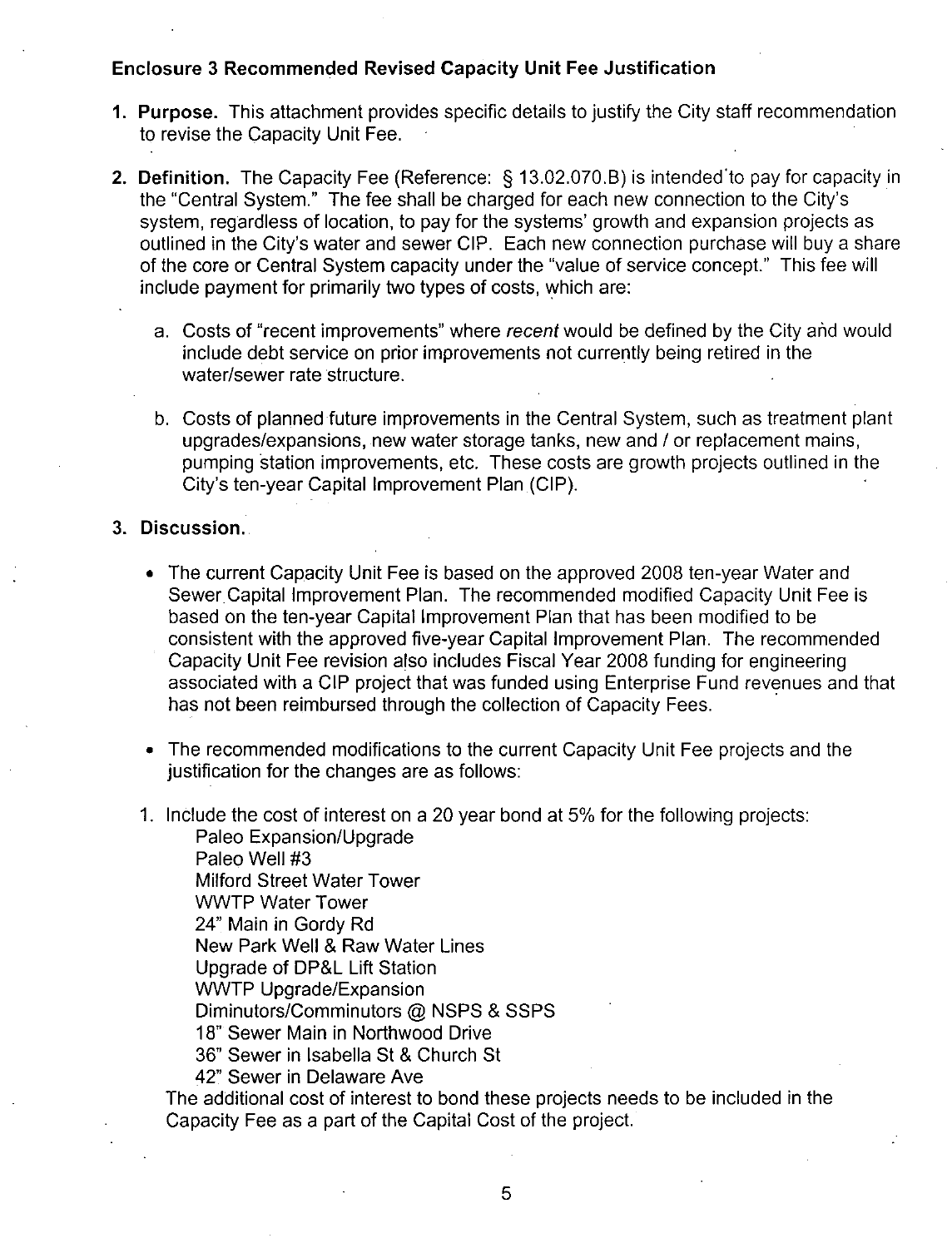F

- 2. Include the cost of interest on a 20 year MDE Loan at 2.4% interest on the Paleo Water Storage Tank
- 3. Included the \$500,000 estimated cost of engineering and contract administration for the Paleo Water Storage Tanks. This amount was bonded in the FY08 General Obligation Bond and did not appear in the FY10 CIP
- 4. Included the \$275,000 estimated cost of engineering and contract administration for the upgrade of the DP&L and Parkside Lift Stations. This amount was funded in the FY08 Budget and did not appear in the FY10 CIP.
- 5. The Paleo Water Treatment Plant Upgrade/Expansion project is broken into a 50/50 split between rates and capacity fees due to the cost of replacing existing equipment. adding currently needed office space, and the economy of scale for the expansion portion of the project 5. The Paleo Water Treatment Plant Upgrade/Expansion project is bro<br>split between rates and capacity fees due to the cost of replacing ex<br>adding currently needed office space, and the economy of scale for<br>portion of the pr
- are split 50 between rates and capacity fees due to the current deficit of water storage for the current system. Based on the current system, the City needs 1.5 Million Gallons of additional water storage. By splitting the cost of 3 Million Gallons of storage, the cost is spread out over a greater number of years, thus decreasing the immediate impact to rate payers
- 7 The Water Distribution Mains are split <sup>50150</sup> between rates and capacity fees due to the necessary replacement of the existing mains due to age and cost of maintenance and the necessity for greater flow to and from the Water Towers that will be built in the system. The lines that will be additional mains and not replacement mains are split due to the need for redundancy in the current water distribution system and the increasing water conveyance capacity that those mains will allow
- 8. The Sewer Collection Mains which are split 50/50 between rates and capacity fees, are done so because of the replacement of the existing mains due to age and maintenance costs These mains are in great need of replacement currently and due to economy of scale, it is cost effective to increase their capacity.
- 9. The Water Capacity Fee has been reduced by including the 1 MGD that will be provided by the new wells and raw water lines constructed at the Park Water Plant into the  $\#$  of EDUs provided by the increased production
- 10. The Sewer Capacity Fee has been reduced by moving the 30" Sewer in Church Street and the 30" Sewer in Ocean City Road out past the 10 Year CIP.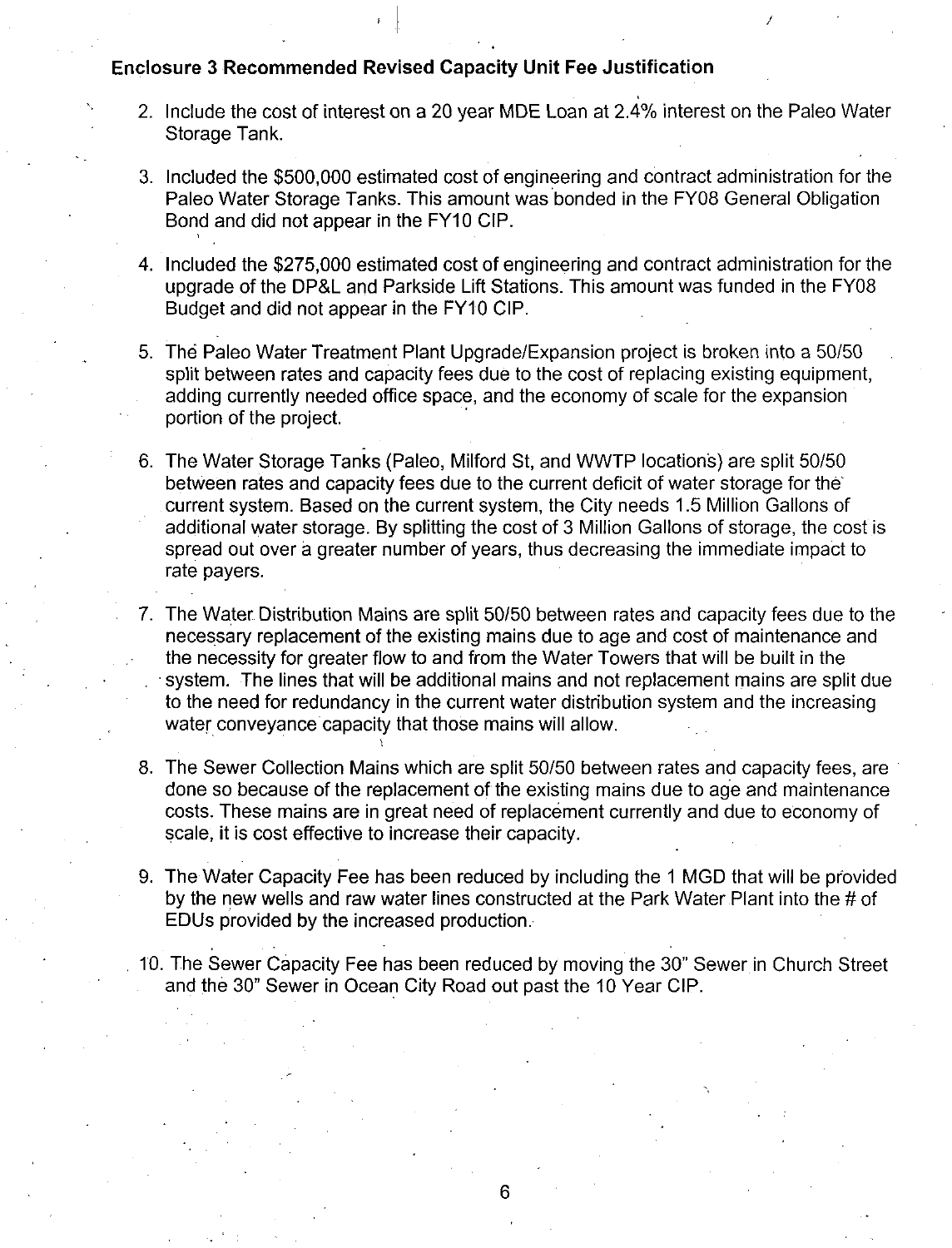| The Capacity Unit Fee breakdown is:                                                                          | Current      | Recommended     |
|--------------------------------------------------------------------------------------------------------------|--------------|-----------------|
| <b>Water Production:</b>                                                                                     | \$1,164      | \$1,830 per EDU |
| Water Distribution and Storage:                                                                              | \$1,281      | \$552 per EDU   |
| <b>Waste Water Collection:</b>                                                                               | - 626<br>S.  | \$1,996 per EDU |
| Waste Water Treatment:                                                                                       | $+$ \$ 3.464 | \$4,130 per EDU |
| Total:                                                                                                       | \$6.535      | \$8,508 per EDU |
| The recommended \$8,508 Capacity Unit Fee represents a 30.2 % increase over the 2008<br>figure of $$6,535$ . |              |                 |

Total:<br>The recommende<br>figure of \$ 6,535.

7

r

| <b>Municipality</b> | <b>Capacity Fee Charged</b> |
|---------------------|-----------------------------|
| Cambridge           | \$1,500 water only          |
| Crisfield           | \$5,500                     |
| Delmar              | \$8,000                     |
| Dover DE            | \$4,183                     |
| Easton              | \$7,050                     |
| Fruitland           | \$7,500                     |
| Georgetown DE       | \$8,400                     |
| Milford DE          | \$4,363                     |
| Ocean City          | \$3,300                     |
| Pocomoke            | \$9,000                     |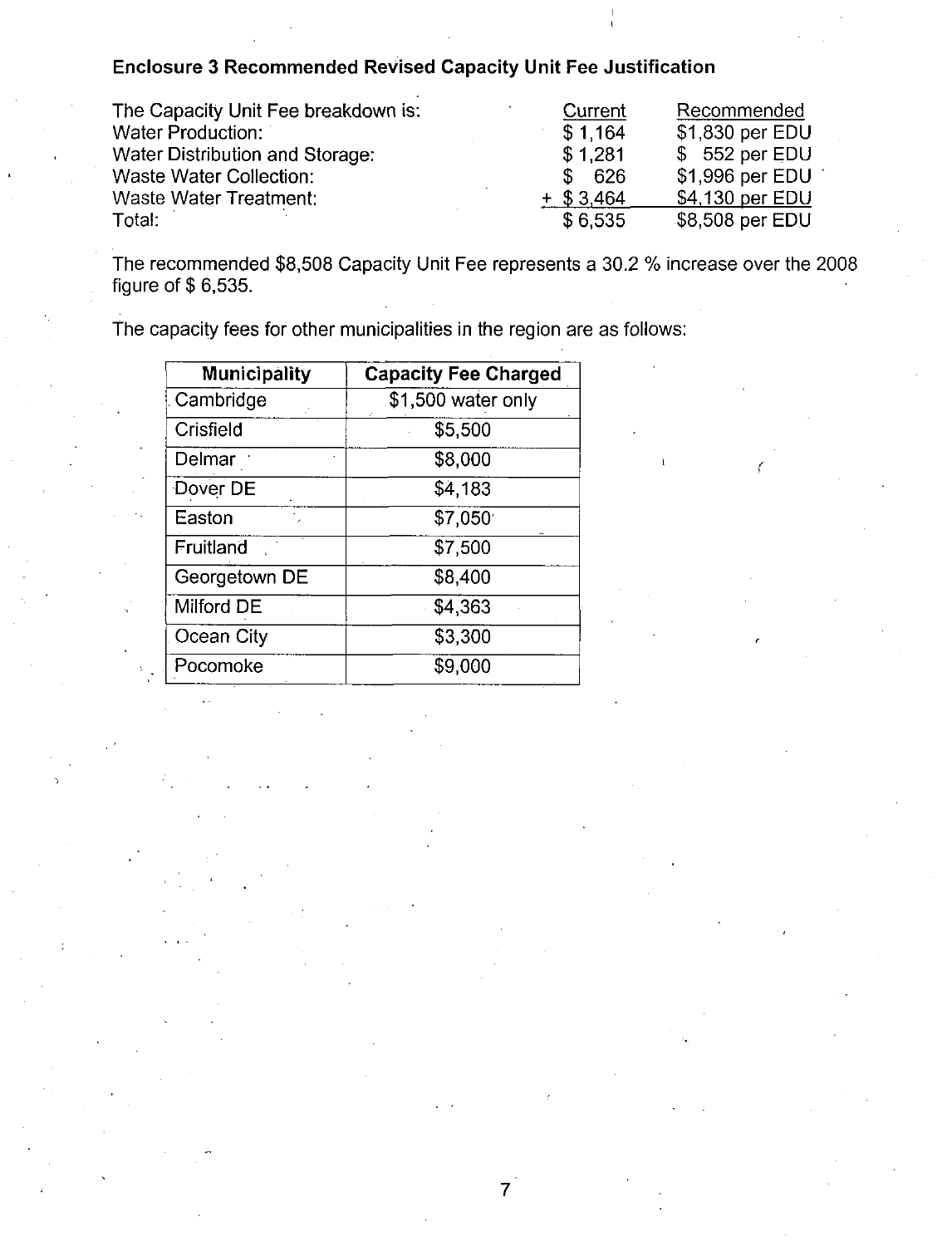|         | Enclosure <sup>2</sup> 3 Recommended Revised Capacity Unit Fee Justification |      |                    |  |    |
|---------|------------------------------------------------------------------------------|------|--------------------|--|----|
|         | <b>Waste Water Treatment Plant Capacity Fee Calculation</b>                  |      |                    |  |    |
|         | <b>Phase I Growth Cost Summary:</b>                                          |      |                    |  |    |
|         | <b>Construction:</b>                                                         | \$   | 10,792,988         |  | D  |
| O       | <b>BNR:</b>                                                                  | \$   | 9,911,004          |  | E. |
| $\circ$ | <b>Construction Management:</b>                                              | \$   | 1,101,510          |  | F. |
| $\circ$ | <b>Engineering:</b>                                                          | + \$ | <u>1.373,493</u>   |  | G  |
| O       | <b>Phase I Total:</b>                                                        | \$   | 23,178,981         |  |    |
|         | <b>Phase II Growth Cost Summary:</b>                                         |      |                    |  |    |
| $\circ$ | <b>Change Order 1 and 2 Construction:</b>                                    | \$   | 3,361,525          |  | Н  |
|         | Phase II Total:                                                              | . \$ | 3,361,525          |  |    |
|         | <b>Total Growth Cost Summary:</b>                                            |      |                    |  |    |
| O       | <b>Phase I Total:</b>                                                        |      | 23,178,981         |  |    |
| O       | <b>Phase II Total:</b>                                                       | \$   | 3,361,525          |  |    |
| Ο       | <b>Estimated Interest on 20 Yr. Loan</b>                                     |      | <u>\$1,559,000</u> |  |    |
| ∘       | Total:                                                                       | \$   | 28,099,506         |  |    |
| O       | Cost per Gallon (1.7 million gallons per day):                               | \$   | 16.53              |  |    |
|         | Cost per EDU (250 gallons per day):                                          | \$   | 4,132.28           |  |    |
|         |                                                                              |      |                    |  |    |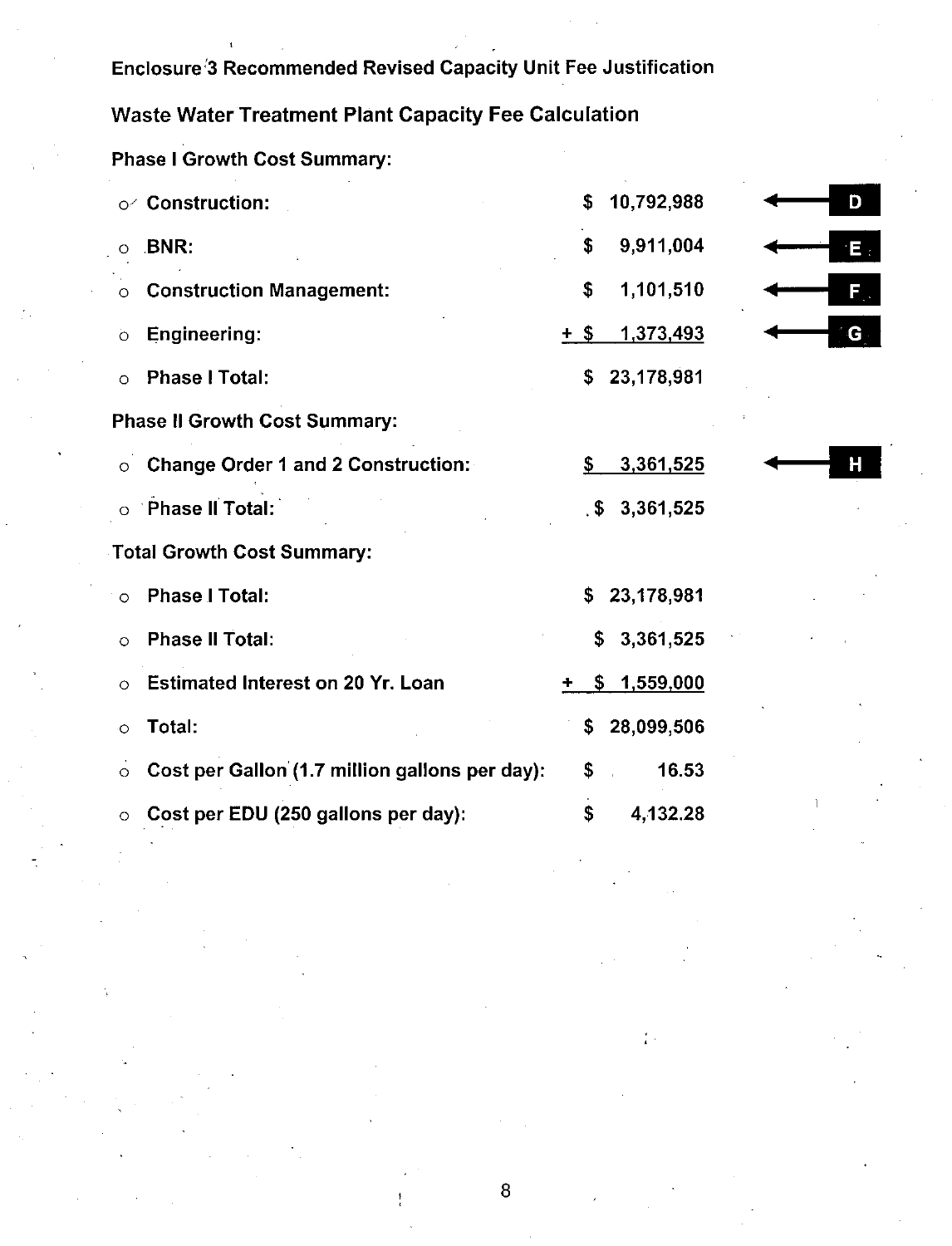## Basic Methodology

- All BNR and ENR grant funding from the State of Maryland and the Federal Government is excluded from the calculations Local Cost Share Match in the State of Maryland and the Federal Govern<br>is excluded from the calculations.<br>Local Cost Share Match to the State's BNR Grants is included. There are no match<br>requirements for the State's ENR an All BNR and ENR grant funding from the State of Maryland and the<br>is excluded from the calculations.<br>Local Cost Share Match to the State's BNR Grants is included. The<br>quirements for the State's ENR and Federal Government gr
- 
- Some values, such as change orders, BNR costs, and construction management, were<br>pro-rated by 1/3. The 1/3 value was derived from the ratio of the End State Capacity<br>minus Current Capacity divided by the End State Capacity minus Current Capacity divided by the End State Capacity. Mathematically, the pro-rated by 1/3. The 1/3 value was derived from the ratio of the End State Capacity<br>minus Current Capacity divided by the End State Capacity. Mathematically, the<br>calculation is  $[(10.2 \text{ mgd} - 6.8 \text{ mgd}) / 10.2 \text{ mgd}] = 0.333$
- 1. WWTP Construction Contract. The local cost share for the WWTP construction at the **WWTP Construction Contract.** The local cost share for the WWTP construction award on June 15, 2005 was \$36,494,744, consisting of:

| e of construction award on June 15, 2005 was \$36,494,744, consisting of: |              |     |
|---------------------------------------------------------------------------|--------------|-----|
| $\circ$ BNR Upgrade:                                                      | \$26,276,216 | ÆV. |
| o Capacity Increase:                                                      | \$10,218,528 | Β   |
|                                                                           |              |     |

|         | o BNR Upgrade:                                                                                                                                                                                                     |        | \$26,276,216 |    |
|---------|--------------------------------------------------------------------------------------------------------------------------------------------------------------------------------------------------------------------|--------|--------------|----|
| O       | Capacity Increase:                                                                                                                                                                                                 |        | \$10,218,528 |    |
|         |                                                                                                                                                                                                                    |        |              |    |
|         | 2. WWTP Construction Contract Change Orders. The following construction change<br>orders changed the original construction award. The Phase II Construction Change Order<br>#1 and #2 are included in paragraph 7. |        |              |    |
| $\circ$ | Change Order $# 1 - 25$ :                                                                                                                                                                                          |        | \$1,723,553  |    |
| $\circ$ | Capacity Cost Share (1/3):                                                                                                                                                                                         |        | \$574,460    |    |
|         | 3. Total Construction Costs                                                                                                                                                                                        |        |              |    |
| $\circ$ | Capacity Increase:                                                                                                                                                                                                 |        | \$10,218,528 | В  |
| O       | Change Order Capacity Cost Share (1/3):                                                                                                                                                                            | $+$ \$ | 574,460      | C۰ |
|         | <b>Growth Total Construction Costs:</b>                                                                                                                                                                            |        | \$10,792,988 |    |
|         | 4. Total BNR Costs                                                                                                                                                                                                 |        |              |    |
| $\circ$ | <b>BNR City Share:</b>                                                                                                                                                                                             | \$.    | 26,896,521   |    |
| $\circ$ | <b>City BNR Pilot Loan:</b>                                                                                                                                                                                        |        | 2,794,969    |    |
| $\circ$ | <b>City BNR Pilot Budget Funds:</b>                                                                                                                                                                                | + \$   | 41,526       |    |
| $\circ$ | Total:                                                                                                                                                                                                             |        | \$29,733,016 |    |
|         | <b>Growth Capacity Cost Share (1/3):</b>                                                                                                                                                                           | S      | 9,911,004    |    |
|         |                                                                                                                                                                                                                    |        |              |    |

9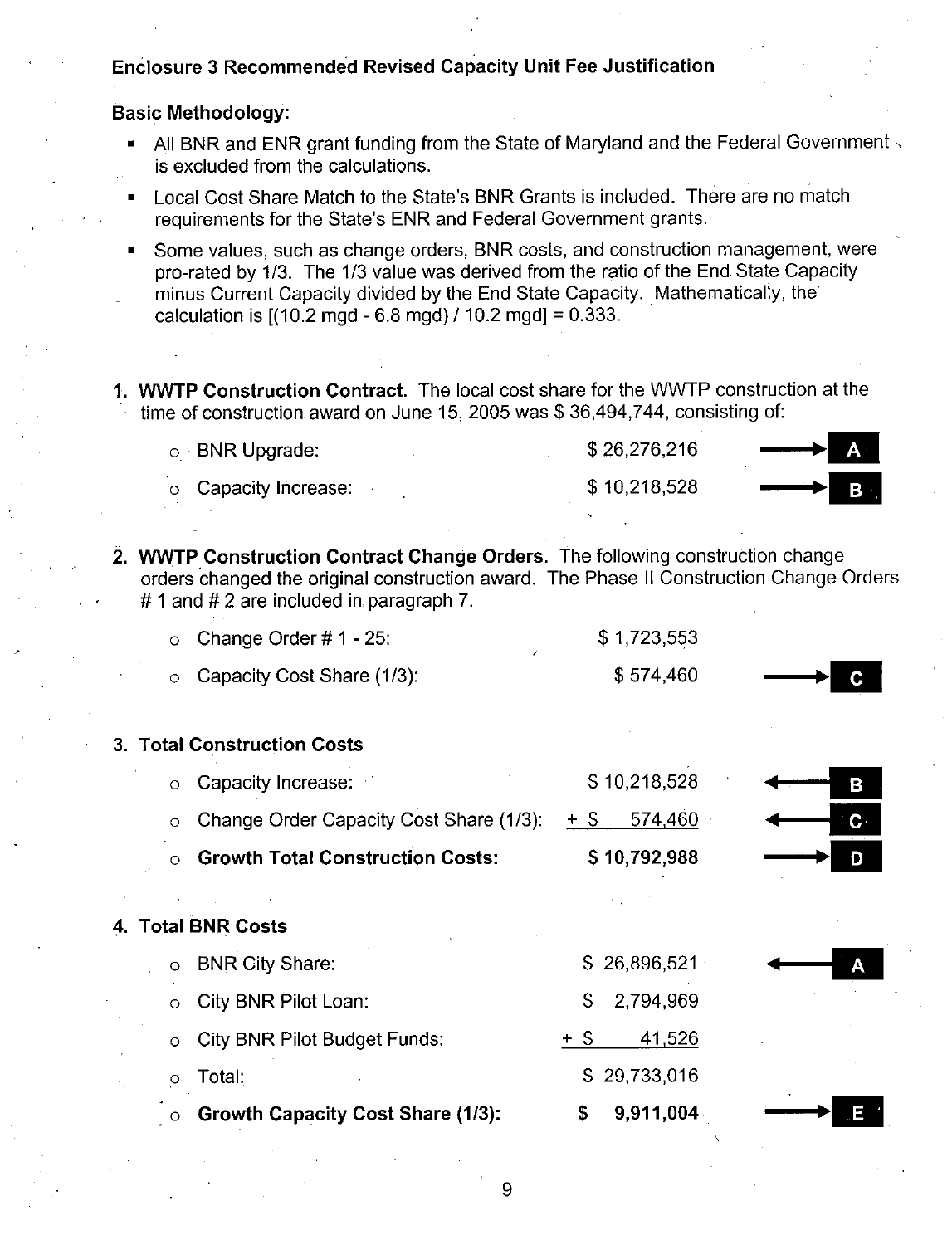|              | 5. Construction Management.                 |               |                  |   |  |
|--------------|---------------------------------------------|---------------|------------------|---|--|
| $\circ$      | Hill International:                         | \$            | 76,756           |   |  |
| O            | Administration/Equipment                    | \$.           | 327,533          |   |  |
| $\circ$      | <b>Construction Dynamics Group:</b>         |               | $+$ \$ 2,900,241 |   |  |
| $\circ$      | Total:                                      |               | \$3,304,530      |   |  |
| $\circ$      | Growth CM Cost Share (1/3):                 |               | \$1,101,510      |   |  |
|              | 6. Phase I - Engineering.                   |               |                  |   |  |
| $\circ$      | Pilot Engineering: included in paragraph 4. |               |                  |   |  |
| O            | Design Engineering                          |               | \$2,431,467      |   |  |
| O            | Construction Engineering - Loan #1          | \$            | 39,906           |   |  |
| O            | Construction Engineering - Loan # 2         | \$            | 1,638,106        |   |  |
| O            | Construction Engineering - City Share       | $\frac{1}{2}$ | <u>11,000</u>    |   |  |
| $\mathbf{O}$ | Total:                                      |               | \$4,120,479      |   |  |
| $\circ$      | <b>Engineering Growth Cost Share (1/3):</b> |               | \$1,373,493      | G |  |
|              | 7. Phase II - Engineering and Construction. |               |                  |   |  |
| $\circ$      | Design Engineering                          | \$            | 185,396          |   |  |
| O            | Construction                                |               |                  |   |  |
|              | Change Order #1                             | \$            | $+115,000$       |   |  |
|              | Change Order #2                             |               | \$3,246,525      |   |  |
| $\circ$      | <b>Growth-related Capacity</b>              |               | \$3,361,525      | Н |  |
|              |                                             |               |                  |   |  |

10

لر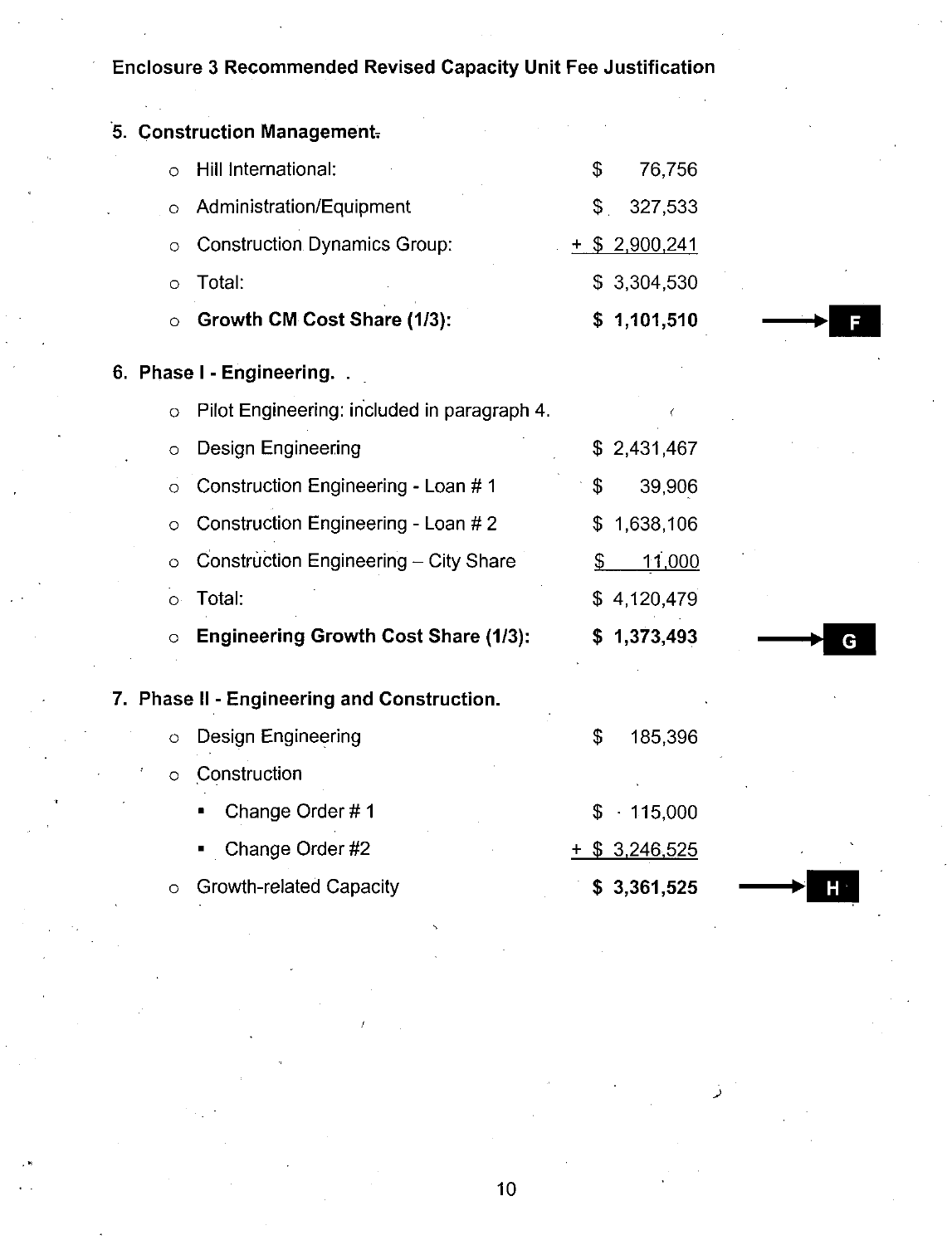Water Growth Related Capital Improvement Projects (FY 2010 - FY2019) unless otherwise noted

| <b>Program and System Improvements</b>       |               | Growth<br>$\%$ | <b>Estimated</b><br>Cost · | Fiscal Yr.<br><b>Scheduled</b> | Inflation @<br>2.5% per<br>year | 'Estimated<br><b>Interest</b> | <b>Total</b><br><b>Estimated</b><br>Cost  |
|----------------------------------------------|---------------|----------------|----------------------------|--------------------------------|---------------------------------|-------------------------------|-------------------------------------------|
| <b>Water Production</b>                      |               |                | $\sim$ $\sim$ $\theta$     |                                | $\sim$                          | 20 Year<br>Bond $\frac{1}{2}$ | $\sigma_{\rm{max}}$ , $\sigma_{\rm{max}}$ |
| Upgrade/Expand Paleo Production Construction | <b>WP0008</b> | 50%            | \$15,450,000               | <b>FY17</b>                    | \$18,365,195                    | \$9,345,000                   | \$27,710,000                              |
| Upgrade/Expand Paleo Production Engineering  | <b>WP0008</b> | 50%            | \$1,700,000                | <b>FY15</b>                    | \$1,923,394                     | \$1,163,000                   | \$3,086,000                               |
| New Park Wells & Raw Water Lines             | <b>WP0033</b> | 100%           | \$1,100,000                | <b>FY11</b>                    | \$1,127,500                     | \$569,000                     | \$1,697,000                               |
| <b>Caustic Feed System</b>                   | WP0036        | $50\%$         | \$600,000                  | <b>FY11</b>                    | \$600,000                       |                               | \$600,000                                 |
| Paleo Well No. 3                             | WP0011        | 100%           | \$3,630,000                | <b>FY13</b>                    | \$3,893,735                     | \$2,355,000                   | \$6,249,000                               |
|                                              |               |                |                            |                                |                                 |                               |                                           |
| - Total Water Production                     |               |                | \$22,480,000               |                                | \$25,909,824                    | \$13,432,000                  | \$39,342,000                              |
| - 7MGD Increased Capacity                    |               |                | 21,538                     |                                | 21,538                          | 21,538                        | 21,538                                    |
| - Cost per EDU (325 gpd)                     |               |                | \$1,044                    |                                | \$1,203                         | \$624                         | \$1,830                                   |
|                                              |               |                |                            |                                |                                 |                               |                                           |
| <b>Water Distribution and Storage</b>        |               |                |                            |                                |                                 |                               |                                           |
| Milford St Water Tower                       | WP0028        | 50%            | \$2,250,000                | <b>FY12</b>                    | \$2,351,250                     | \$1,271,000                   | \$3,622,000                               |
| Paleo Water Storage Tank                     | <b>WP0029</b> | 50%            | \$1,559,000                | <b>FY10</b>                    | \$1,559,000                     | \$589,500                     | \$2,149,000                               |
| <b>WWTP Water Tower</b>                      | WP0030        | 50%            | \$1,500,000                | <b>FY14</b>                    | \$1,596,113                     | \$814,000                     | \$2,410,000                               |
| 12" W in W. College Ave to Riverside Dr      | <b>WM0015</b> | 50%            | \$250,000                  | <b>FY11</b>                    | \$256,250                       |                               | \$256,000                                 |
| 12" W in College Ave to Spring Ave           | WM0016        | 50%            | \$200,000                  | <b>FY12</b>                    | \$208,935                       |                               | \$209,000                                 |
| 24" W in Gordy Rd                            | <b>WM0003</b> | 100%           | \$1,700,000                | <b>FY11</b>                    | \$1,700,000                     | \$856,000                     | \$2,556,000                               |
| 12" W Naylor Mill (Northwood to Northgate)   | WM0006        | 50%            | \$100,000                  | FY10                           | \$100,000                       |                               | \$100,000                                 |
| 24" W Naylor Mill Rd (Paleo to Northwood)    | WM0005        | 50%            | \$550,000                  | <b>FY12</b>                    | \$577,844                       |                               | \$578,000                                 |
|                                              |               |                |                            |                                |                                 |                               |                                           |
| - Total Water Distribution & Storage         |               |                | \$13,689,000               |                                | \$8,349,392                     | \$3,530,500                   | \$11,880,000                              |
| - 7MGD Increased Capacity                    |               |                | 21,538                     |                                | 21,538                          | 21,538                        | 21,538                                    |
| - Cost per EDU (325 gpd)                     |               |                | \$636                      |                                | \$388                           | \$164                         | \$552                                     |
|                                              |               |                |                            |                                |                                 |                               |                                           |
| <b>Total Water Capacity Unit Fee</b>         |               |                | \$1,679                    |                                | \$1,591                         | \$788                         | \$2,380                                   |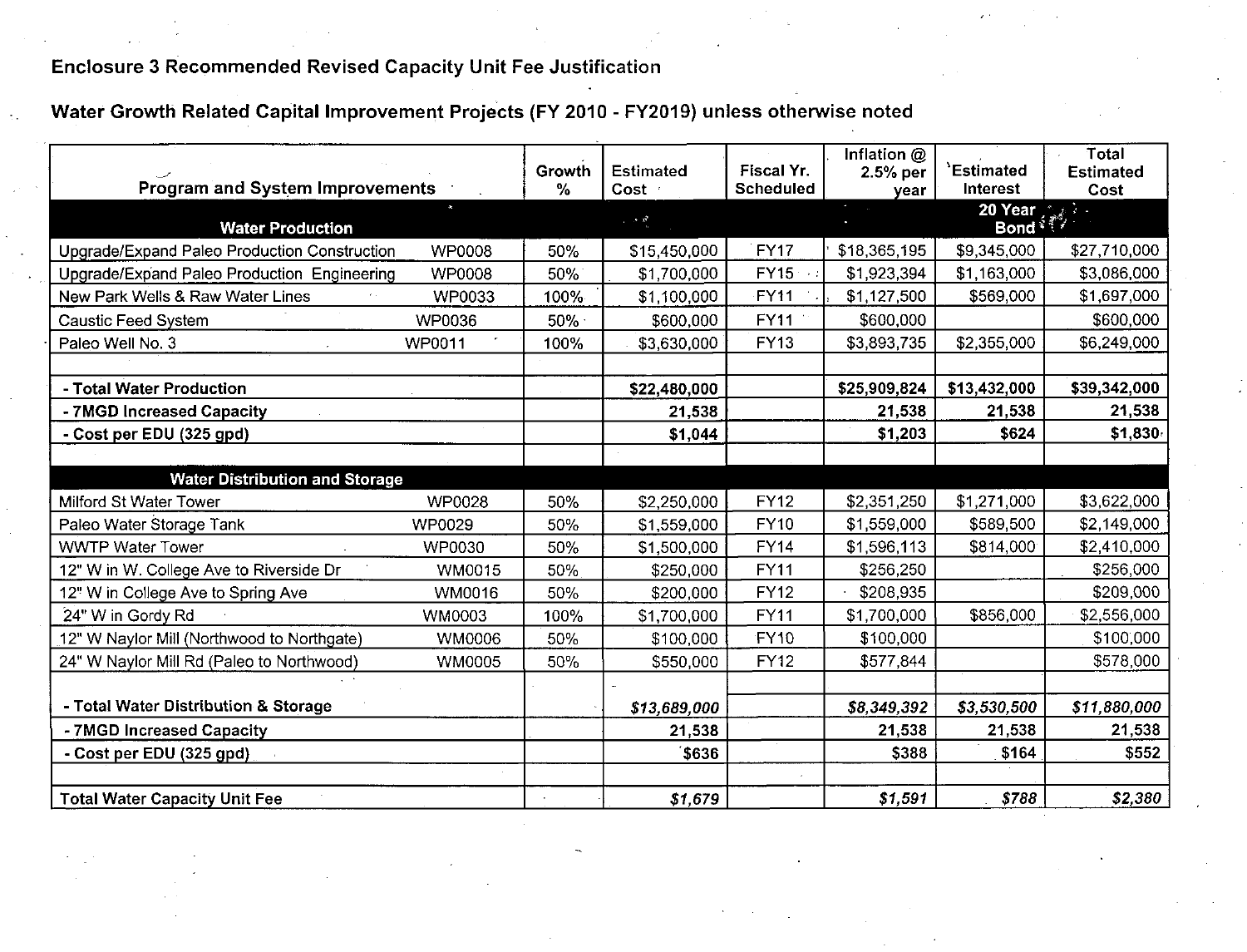## Therated Capital Improvement Projects (1 | 2010 - PT2015

| <b>Program and System Improvements</b>          | Growth<br>$\%$ | <b>Estimated Cost</b>     | Fiscal Yr.<br><b>Scheduled</b> | Inflation @<br>2.5% per year | <b>Estimated</b><br>Interest |             | <b>Total</b><br><b>Estimated Cost-</b> |
|-------------------------------------------------|----------------|---------------------------|--------------------------------|------------------------------|------------------------------|-------------|----------------------------------------|
| <b>WWTP</b>                                     |                | 浮散等                       |                                |                              | 20 Year<br><b>Bond</b>       |             |                                        |
| Expand WWTP to 8.5 MGD Capacity                 | 33%            | 26,540,506<br>\$          | <b>FY06</b>                    |                              | \$1,559,000                  |             | 28,100,000                             |
| - Total Waste Water Collection being Bonded     |                | 26,540,506<br>\$          |                                | \$.                          | s<br>1,559,000               | S.          | 28,100,000                             |
| - 1.7 MGD Increase in Capacity                  |                | 6,800                     |                                | 6,799                        | 6,800                        |             | 6,800                                  |
| - Cost per EDU (250 gpd)                        |                | \$3,903                   |                                | \$0                          | \$229                        |             | \$4,130                                |
| <b>Sewer Collection</b>                         |                |                           |                                |                              |                              |             |                                        |
| Upgrade Major Lift Stations<br><b>SL0008</b>    | 100%           | $\mathfrak{s}$<br>275,000 | <b>FY08</b>                    | \$<br>275,000                |                              | $\mathsf S$ | 275,000                                |
| Upgrade DP&L Lift Station<br>SL0008             | 100%           | \$<br>2,000,000           | <b>FY09</b>                    |                              | \$1,209,700                  | \$          | 3,210,000                              |
| Diminutors/Comminutors @ NSPS, SSPS<br>SL0011   | 100%           | \$<br>727,000             | FY09                           |                              | \$439,400                    | $\ddot{s}$  | 1,166,000                              |
| <b>SL0008</b><br>Parkside Lift Station          | 100%           | \$<br>1,138,000           | <b>FY12</b>                    | \$<br>1,195,611              |                              | \$          | 1,196,000                              |
| SM0010<br>18" S Northwood Dr.                   | 100%           | \$<br>1,229,000           | <b>FY12</b>                    | 1,291,218<br>\$              | \$780,864                    | \$          | 2,072,000                              |
| 30" S in N.Division St to Isabella St<br>SM0004 | 100%           | \$<br>1,498,500           | <b>FY11</b>                    | \$<br>1,535,963              |                              | \$          | 1,536,000                              |
| 42" S Isabella St/Phase II<br>SM0008            | 50%            | \$<br>390,000             | FY <sub>14</sub>               | \$<br>430,487                |                              | \$          | 430,000                                |
| 42" S Isabella St/Phase III<br>. SM0012         | 50%            | \$<br>285,000             | <b>FY14</b>                    | \$<br>314,587                |                              | \$          | 315,000                                |
| SM0005<br>36" S in Isabella & Church St.        | 50%            | \$<br>509,000             | <b>FY14</b>                    | \$<br>561,841                | \$339,930                    | \$          | 902,000                                |
| 42" S Delaware Ave<br>SM0013                    | 50%            | $\mathsf{S}$<br>1,169,000 | <b>FY13</b>                    | S<br>1,258,885               | \$761,508                    | \$          | 2,020,000                              |
| Vac Truck                                       | 100%           | \$<br>330,000             | <b>FY14</b>                    | \$<br>330,000                |                              | \$          | 330,000                                |
| Utility Truck - Dump Truck                      | 100%           | \$<br>120,000             | <b>FY13</b>                    | \$<br>120,000                |                              | \$          | 120,000                                |
|                                                 |                |                           |                                |                              |                              |             |                                        |
| - Total Waste Water Collection                  |                | \$<br>12,196,500          |                                | \$7,313,591                  | 3,531,402                    | S.          | 13,572,000                             |
| - 1.7 MGD Increase in Capacity                  |                | 6,800                     |                                | 6,800                        | 6,800                        |             | 6,800                                  |
| - Cost per EDU (250 gpd)                        |                | \$1,794                   |                                | \$1,076                      | \$519                        |             | \$1,996                                |
|                                                 |                |                           |                                |                              |                              |             |                                        |
| <b>Total Sewer Capacity Unit Fee</b>            |                | \$5,697                   |                                | \$1,076                      | \$749                        |             | \$6,126                                |

 $\overline{2}$ 

N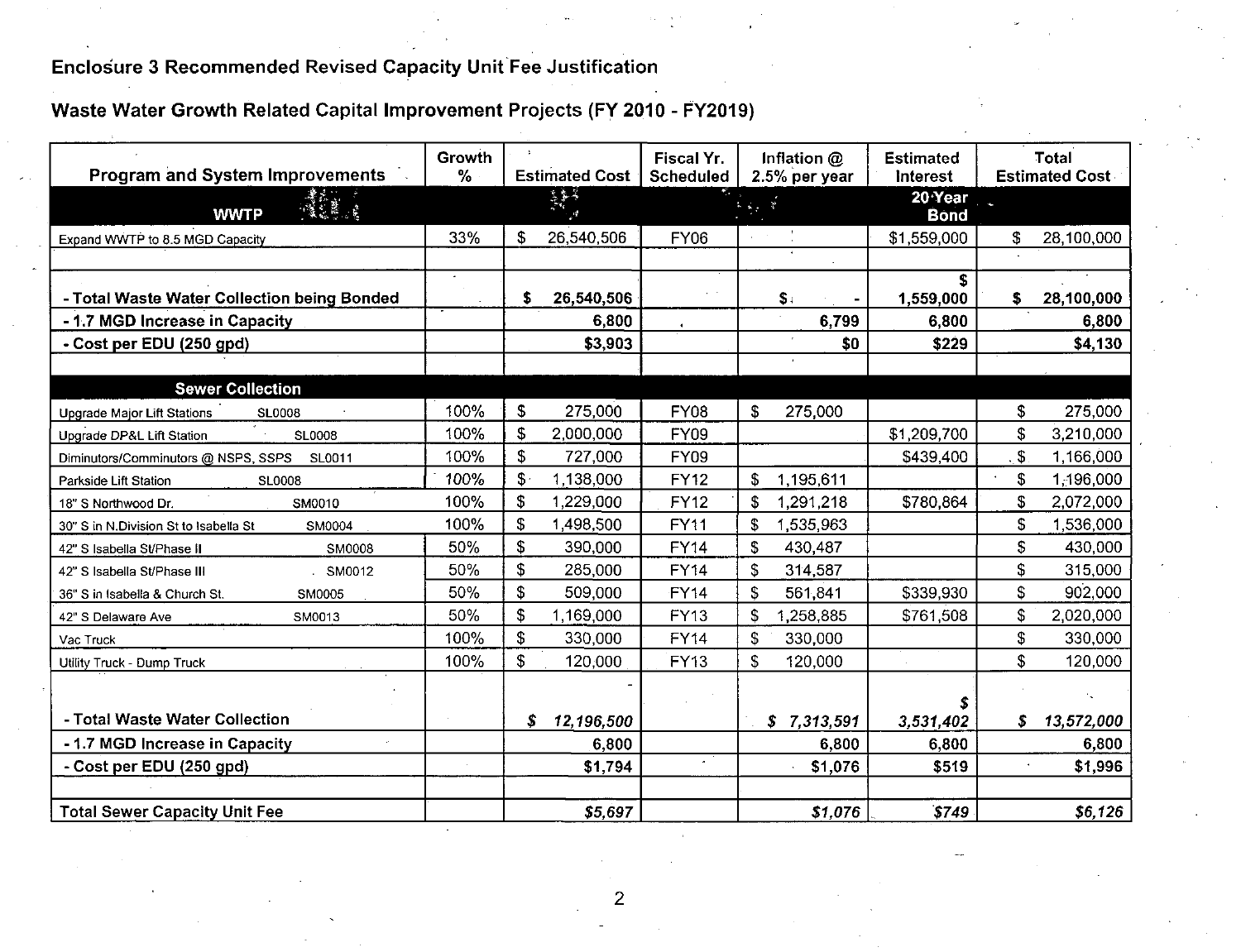# **Capacity Fee Calculations**

- **Water Calculation**  $\Box$ 
	- 325 Gallons per day =  $1$  EDU  $\mathbb{R}^4$
	- $7 MGD = 21,538 EDU$ 韆



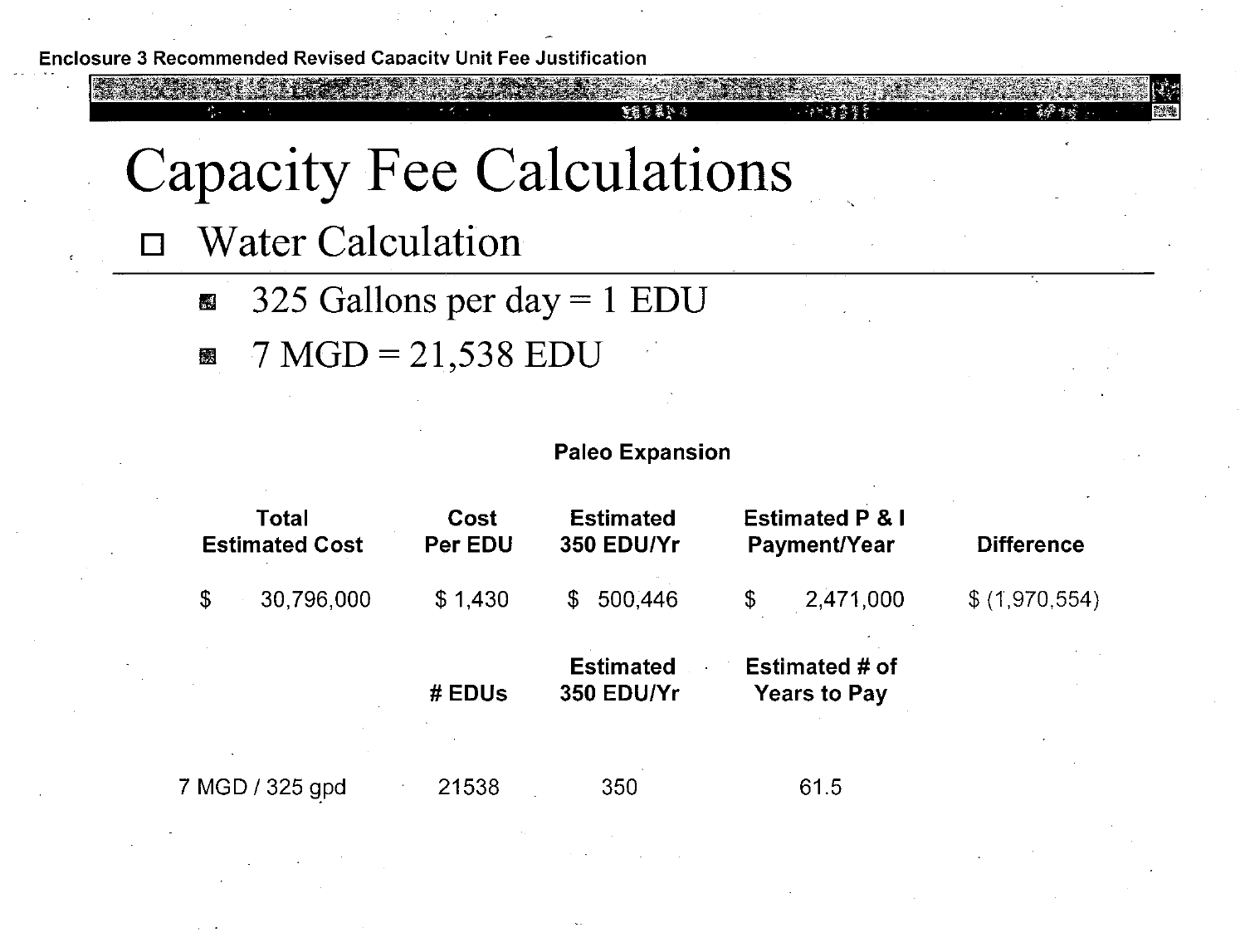## **Capacity Fee Calculations**

- **Sewer Calculation** 
	- 250 Gallons per day =  $1$  EDU 图
	- **1.7MGD** =  $6,800$  EDU



**DP&L Lift Station** 

 $\overline{2}$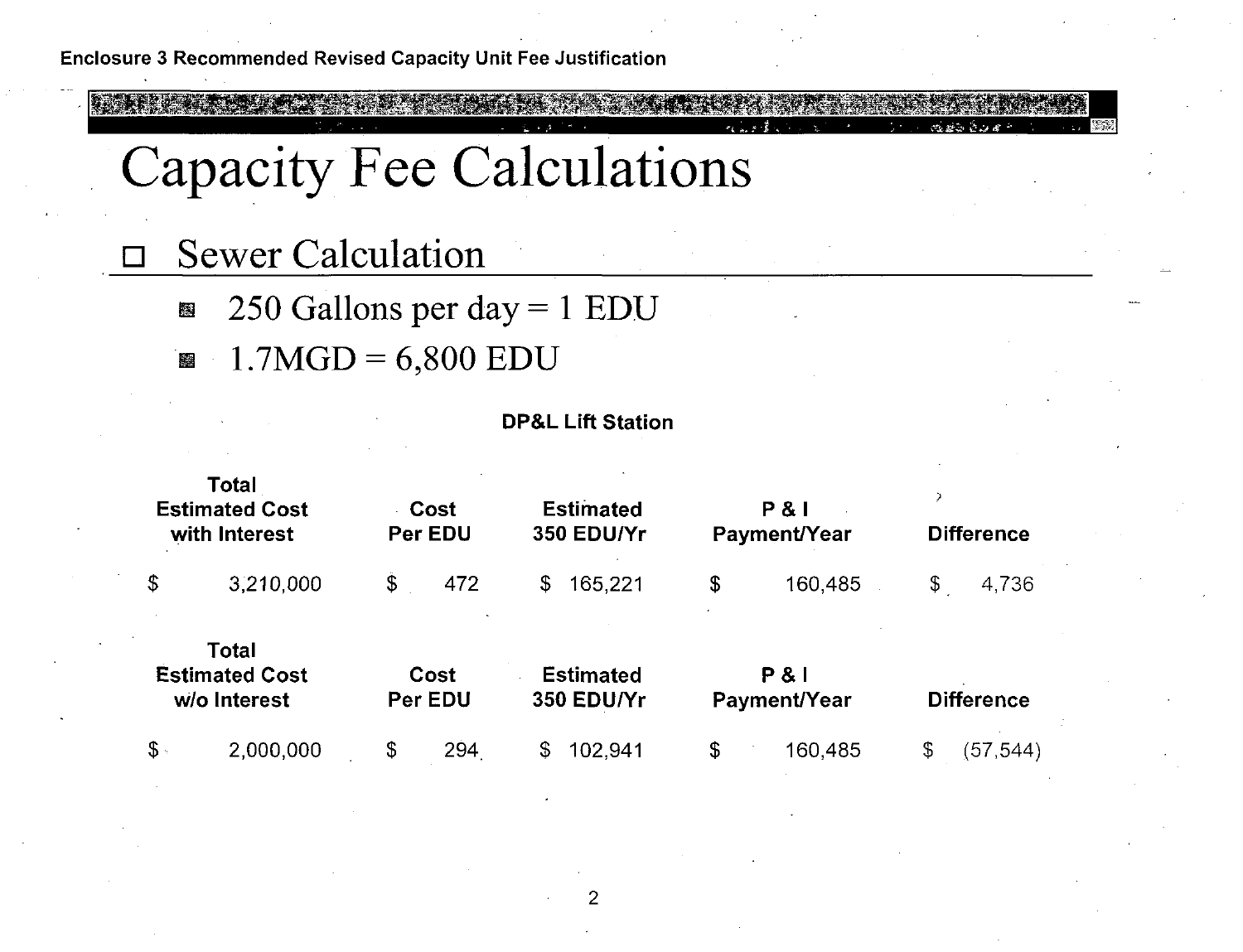## Enclosure 4 (Sewer-Connection and Water-Meter/Tap Fee) to Memorandum, subject: Proposed City Water and Sewer Fee Changes

- Purpose. This enclosure provides specific details on the City staff recommendation of the rate adjustment for the Sewer-Connection and Water-Meter/Tap Fee.
- adjustment for the Sewer-Connection and Water-Meter/Tap Fee.<br> **Definition.** The Sewer-Connection and Water-Meter/Tap Fee is intended to cover the cost of<br>
tapping the water and sewer mains and providing the water meter, co **Purpose.** This enclosure provides specific details on the City staff recommendation adjustment for the Sewer-Connection and Water-Meter/Tap Fee.<br> **Definition.** The Sewer-Connection and Water-Meter/Tap Fee is intended to c

### 3. Discussion.

- The Sewer-Connection and Water-Tap/Meter Fee are based on the actual costs for the previous fiscal year
- The City Council instructed the staff to eliminate the fee transition during the spring 2006 budget work sessions. The attached schedule reflects that guidance.

|                                                 | <b>CURRENT</b>   | <b>CURRENT</b><br><b>ACTUAL</b> |                | <b>PROPOSED</b> | % FEE<br><b>INCREASE</b> |
|-------------------------------------------------|------------------|---------------------------------|----------------|-----------------|--------------------------|
| <b>TAPPING FEES IN CITY</b>                     | <b>FEES 2008</b> | <b>COST</b>                     | <b>DEFICIT</b> | <b>FEE 2009</b> | 2008 to 2009             |
| 3/4" Water Service                              | \$3,425.00       | \$3,849.09                      | \$424.09       | \$3,850.00      | 12.4%                    |
| 1" Water Service                                | \$3,720.00       | \$4,158.80                      | \$438.80       | \$4,160.00      | 11.8%                    |
| 1-1/2" Water Service                            | \$5,285.00       | \$5,811.14                      | \$526.14       | \$5,810.00      | 9.9%                     |
| 2" Water Service, Disc Meter                    | \$5,655.00       | \$6,199.13                      | \$544.13       | \$6,200:00      | 9.6%                     |
| 2" Water Service, Tru/Flo Meter                 | \$6,725.00       | \$7,322.11                      | \$597.11       | \$7,320.00      | 8.8%                     |
| <b>METER SETTING FEES IN CITY</b>               |                  |                                 |                |                 |                          |
| 3/4" Meter Setting Fee                          | \$365.00         | \$396.84                        | \$31.84        | \$400.00        | 9.6%                     |
| 1" Meter Setting Fee                            | \$485.00         | \$523.63                        | \$38.63        | \$525.00        | 8.2%                     |
| 1-1/2" Meter Setting Fee                        | \$720.00         | \$783.58                        | \$63.58        | \$785.00        | 9.0%                     |
| 2" Meter Setting Fee, Disc Meter                | \$835.00         | \$904.33                        | \$69.33        | \$905.00        | 8.4%                     |
| 2" Meter Setting Fee, Tru/Flo Meter             | \$1,905.00       | \$2,027.31                      | \$122.31       | \$2,030.00      | 6.6%                     |
| <b>TAPPING FEES OUT OF CITY</b>                 |                  |                                 |                |                 |                          |
| 3/4" Water Service                              | \$4,280.00       | \$4,811.36                      | \$531.36       | \$4,810.00      | 12.4%                    |
| 1" Water Service                                | \$4,650.00       | \$5,198.50                      | \$548.50       | \$5,200.00      | 11.8%                    |
| 1-1/2" Water Service                            | \$6,610.00       | \$7,263.93                      | \$653.93       | \$7,265.00      | 9.9%                     |
| 2" Water Service, Disc Meter                    | \$7,070.00       | \$7,748.91                      | \$678.91       | \$7,750.00      | 9.6%                     |
| 2" Water Service, Tru/Flo Meter                 | \$8,410.00       | \$9,152.64                      | \$742.64       | \$9,155.00      | 8.9%                     |
| <b>METER SETTING FEES OUT OF</b><br><b>CITY</b> |                  |                                 |                |                 |                          |
| 3/4" Meter Setting Fee                          | \$460.00         | \$496.05                        | \$36.05        | \$495.00        | 7.6%                     |
| 1" Meter Setting Fee                            | \$610.00         | \$654.54                        | \$44.54        | \$655.00        | 7.4%                     |
| 1-1/2" Meter Setting Fee                        | \$900.00         | \$979.48                        | \$79.48        | \$980.00        | $-8.9%$                  |
| 2" Meter Setting Fee, Disc Meter                | \$1,045.00       | \$1,130.41                      | \$85.41        | \$1,130.00      | 8.1%                     |
| 2" Meter Setting Fee, Tru/Flo Meter             | \$2,385.00       | \$2,534.14                      | \$149.14       | \$2,535.00      | 6.3%                     |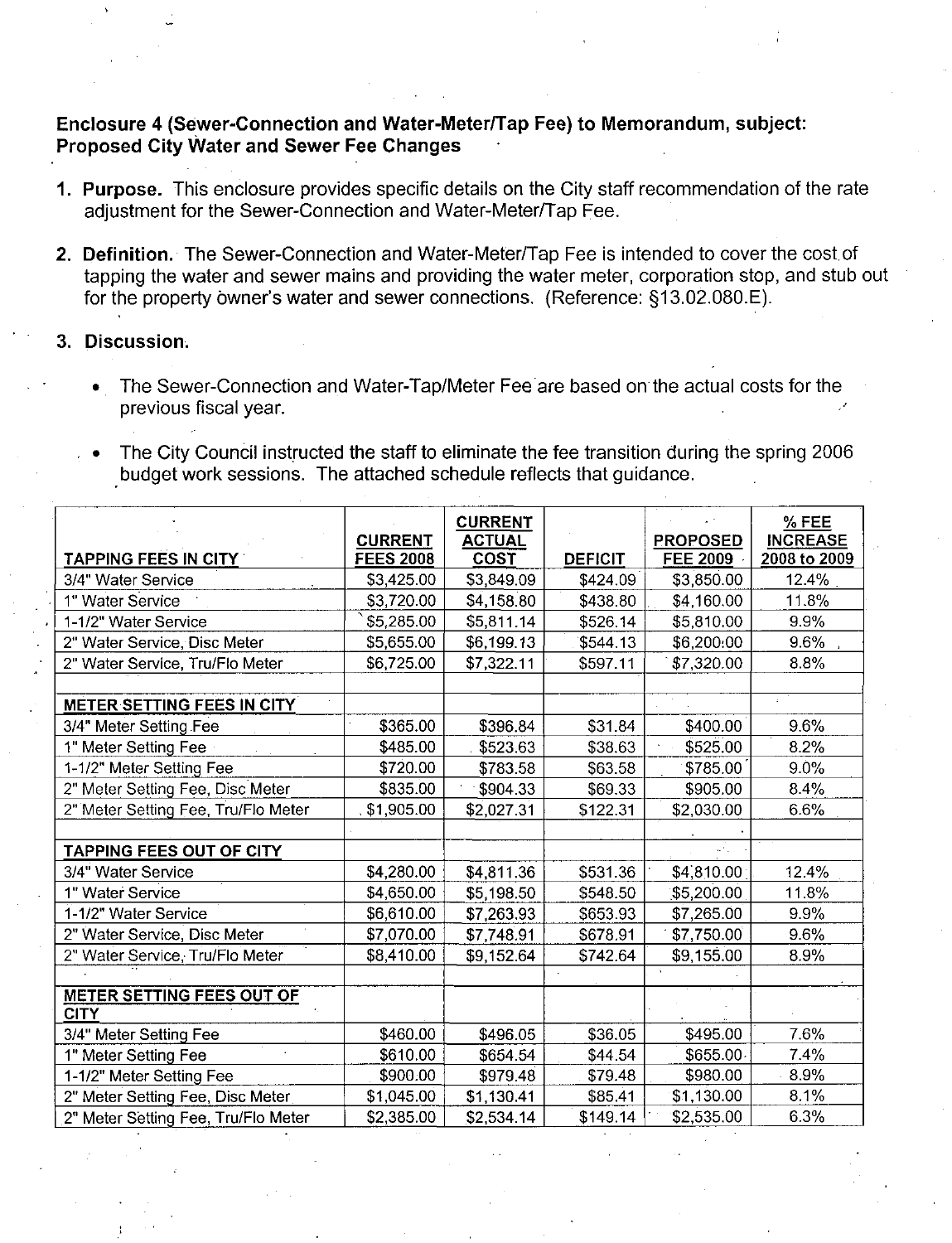Enclosure 4 (Sewer-Connection and Water-Meter/Tap Fee) to Memorandum, subject:<br>Proposed City Water and Sewer Fee Changes

| <b>TAPPING FEES IN CITY</b>        | <b>CURRENT</b><br><b>FEES 2008</b> | <b>CURRENT</b><br><b>ACTUAL</b><br><b>COST</b> | <b>DEFICIT</b> | <b>PROPOSED</b><br><b>FEE 2009</b> | % FEE<br><b>INCREASE</b><br>2008 to 2009 |
|------------------------------------|------------------------------------|------------------------------------------------|----------------|------------------------------------|------------------------------------------|
|                                    |                                    |                                                |                |                                    |                                          |
| SEWER TAPPING FEES IN CITY         |                                    |                                                |                |                                    |                                          |
| 6" Sewer connection                | \$2,920.00                         | \$3,320.18                                     | \$400.18       | \$3,320.00                         | 13.7%                                    |
| 8" Sewer connection                | \$2,980.00                         | \$3,381.54                                     | \$401.54       | \$3,380.00                         | 13.4%                                    |
| 6" & 8" Sewer Location/Drawing Fee | \$38.00                            | \$47.02                                        | \$9.02         | \$45.00                            | 18.4%                                    |
|                                    |                                    |                                                |                |                                    |                                          |
| SEWER TAPPING FEES OUT OF<br>CITY  |                                    |                                                |                |                                    |                                          |
| 6" Sewer connection                | \$3,650.00                         | \$4,150.23                                     | \$500.22       | \$4,150.00                         | 13.7%                                    |
| 8" Sewer connection                | \$3,720.00                         | \$4,226.93                                     | \$506.93       | \$4,225.00                         | 13.6%                                    |
| 6" & 8" Sewer Location/Drawing Fee | \$50.00                            | \$58.78                                        | \$8.78         | \$60.00                            | 20.0%                                    |
|                                    |                                    |                                                |                |                                    |                                          |
| TEMP W/M SETTING IN CITY           | \$35.00                            | \$39.20                                        | \$4.20         | \$40.00                            | 14.3%                                    |
| FIRE & FLUSH TEST IN CITY          | \$125.00                           | \$127.31                                       | \$2.31         | \$125.00                           | 0.0%                                     |
| W/M TESTING FEE IN CITY            | \$35.00                            | \$39.20                                        | \$4.20         | \$40.00                            | 14.3%                                    |
|                                    |                                    |                                                |                |                                    |                                          |
| TEMP W/M SETTING OUT OF CITY       | \$45.00                            | \$49.00                                        | \$4.00         | \$50.00                            | 11.1%                                    |
| FIRE & FLUSH TEST OUT OF CITY      | \$160.00                           | \$159.14                                       | $-$0.86$       | \$160.00                           | 0.0%                                     |
| W/M TESTING FEE OUT OF CITY        | \$45.00                            | \$49.00                                        | \$4.00         | \$50.00                            | 11.1%                                    |
|                                    |                                    |                                                |                |                                    |                                          |

2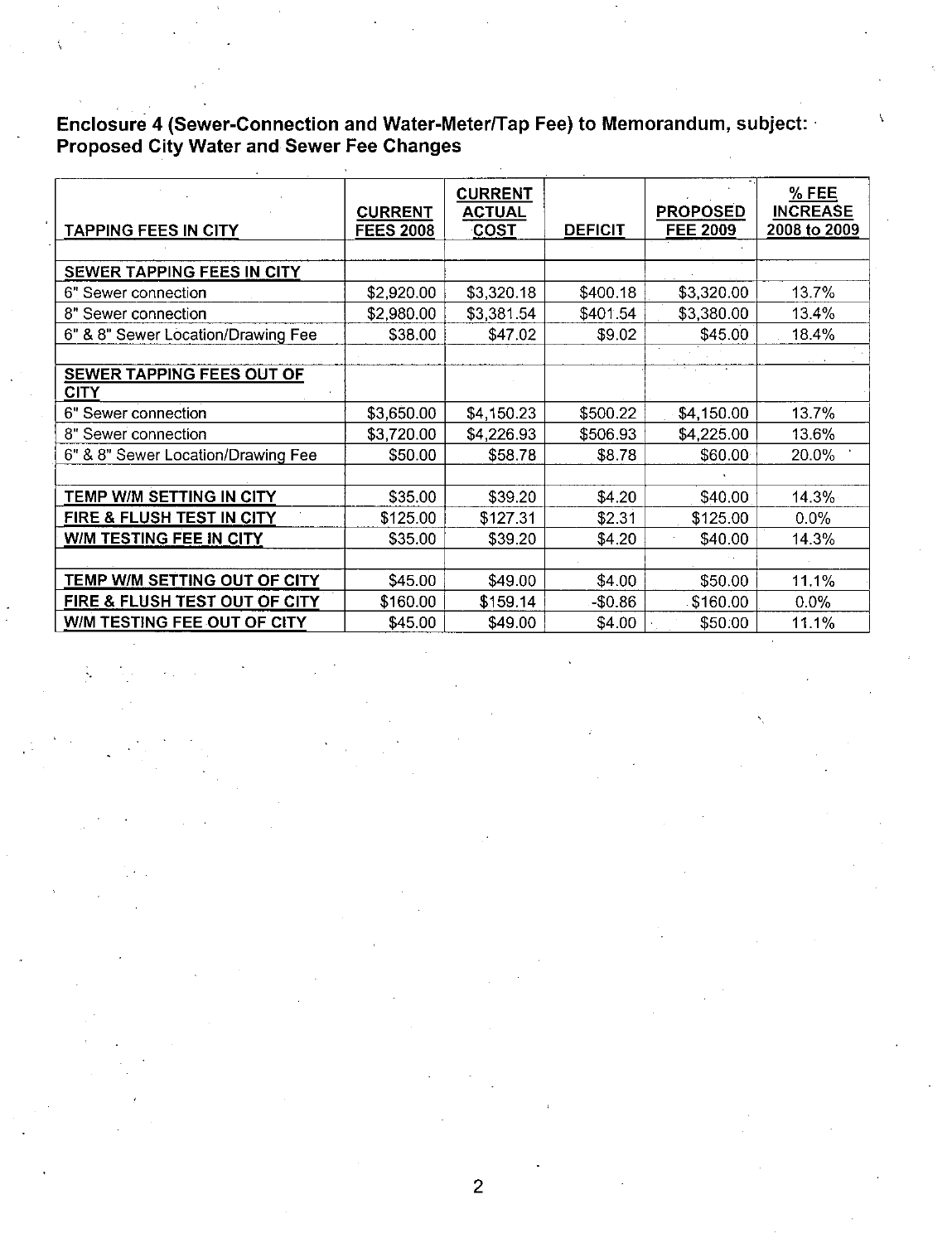## Enclosure 5 (Central System Line Unit Fee) to Memorandum, subject: Proposed City Water and Sewer Fee Changes

- 1. Purpose. This enclosure provides specific details on the City staff recommendation of the rate adjustment of the Central System Line Unit Fee
- 2. **Definition.** A Line Fee for properties that connect to the City's Central System is called the Central System Line Fee. The Central System Line Fee is the Line Fee for new water and sewer 2. Definition. A Line Fee for properties that connect to the City's Central System is called the **Definition.** A Line Fee for properties that connect to the City's Central System is called the Central System Line Fee. The Central System Line Fee is the Line Fee for new water and sewer users within the City's Central S users within the City's Central System where there are existing mains. This fee will be based on

#### 3. Discussion.

- The Central System Line Fee applies to new water and sewer users which connect to existing The Central System Li<br>mains within the City's<br>average contract cost : Central System. This Central System Line Unit Fee is based on the average contract cost for installation of eight-inch diameter water and sewer mains in the previous twelve months
- There were no substantiated invoices for construction of 8-inch water or sewer mains received by the City within the past twelve months. Therefore the 2007 Central System Line Unit Fee will be adjusted for inflation and applied to 2008.
- by the City within the past twelve months. Therefore the 2007 Central System Line Unit<br>will be adjusted for inflation and applied to 2008.<br>The 2008 Central System Line Unit Fees are \$ 26.52 per linear foot for 8-inch water will be adjusted for inflation and appli<br>The 2008 Central System Line Unit F<br>34.68 per linear foot for 8-inch sewer 34.68 per linear foot for 8-inch sewer.<br>Applying the CPI-U of 5.4% (August 2007 to August 2008) to the current rate yields:<br>
○ Water 8-inch: \$ 27.95 per foot

 $3 -$ 

- oo per linear foot for o-firch sewer.<br>Diying the CPI-U of 5.4% (August 2<br>o Water 8-inch: \$ 27.95 per foot<br>o Sewer 8-inch: \$ 36.55 per foot<br>o Total: \$ 64.50 per foot.
	-
	-
	- $\circ$  Total: \$64.50 per foot.